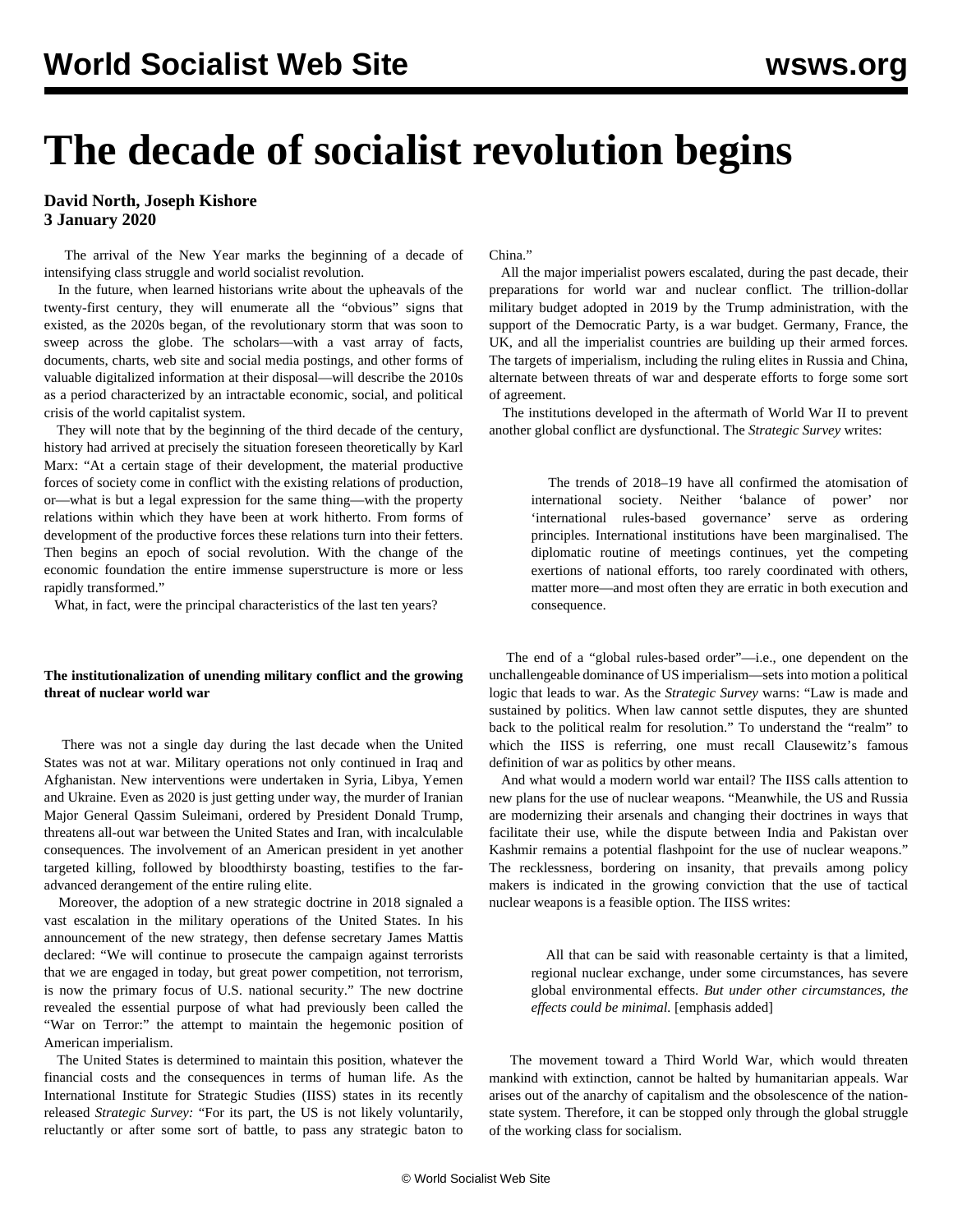#### **The degradation of the environment**

#### **The breakdown of democracy**

 The extreme aggravation of class tensions and the dynamic of imperialism are the real sources of the universal breakdown of democratic forms of rule. As Lenin wrote in the midst of World War I: "Imperialism is the epoch of finance capital and monopolies, which introduce everywhere the striving for domination, not for freedom. Whatever the political system the result of these tendencies is everywhere reaction and intensification of antagonisms in this field."

 Lenin's analysis is being substantiated in the turn of the ruling elites, during the past decade, toward authoritarian and fascistic methods of rule. The rise to power of such criminal and even psychopathic personalities as Narendra Modi in India, Rodrigo Duterte in the Philippines, Benjamin Netanyahu in Israel, Abdel Fattah al-Sisi in Egypt, Jair Bolsonaro in Brazil, Donald Trump in the United States, and Boris Johnson in the UK is symptomatic of a systemic crisis of the entire capitalist system.

 Seventy-five years after the collapse of the Third Reich, fascism is making a comeback in Germany. The Alternative für Deutschland, which is a haven for neo-Nazis, emerged during the past decade as the main opposition party. Its rise was facilitated by the Grand Coalition government, a corrupt media, and reactionary academics, who whitewash with impunity the crimes of Hitler's regime. Similar processes are at work throughout Europe, where the fascist leaders of the 1930s and 1940s—Petain in France, Mussolini in Italy, Horthy in Hungary and Franco in Spain—are being remembered with nostalgia.

 The decade saw the resurgence of anti-Semitic violence and the cultivation of Islamophobia and other forms of national chauvinism and racism. Concentration camps were constructed on the US border with Mexico to imprison refugees fleeing from Central and South America, and in Europe and North Africa as the frontline of the anti-immigrant policy of the EU.

 There is no progressive tendency to be found within the capitalist parties. Even when confronted with a fascistic president, the Democratic Party refrains from opposition based on the defense of democratic rights. Employing the methods of a palace coup, the Democrats seek Trump's impeachment only because he, in their view, has undermined the US campaign against Russia and the proxy war in Ukraine.

 The attitude of the entire bourgeois political establishment to democratic rights is summed up in the horrific treatment of WikiLeaks founder Julian Assange and whistleblower Chelsea Manning. With the support of both the Democrats and Republicans, Assange remains confined in Belmarsh prison in London, awaiting extradition to the US. Manning has been imprisoned for nearly a year for refusing to testify before a grand jury called to indict Assange on further charges.

 The persecution of Assange and Manning is aimed at criminalizing the conduct of constitutionally-protected journalistic activity. It is part of a broader suppression of dissent that includes the campaign of internet censorship and the jailing of the Maruti-Suzuki workers in India and other class-war prisoners.

 The preparations for war, involving massive expenditures and requiring the accumulation of unprecedented levels of debt, snuff the air out of democracy. In the final analysis, the costs of war must be imposed upon the working people of the world. The burdens will encounter resistance by a population already incensed by decades of sacrifice. The response of the ruling elites will be the intensification of their efforts to suppress every form of popular dissent.

 The last decade was marked by the continued and increasingly rapid destruction of the environment. Scientists have issued ever more dire warnings that without urgent and far-reaching action on a global scale, the effects of global warming will be devastating and irreversible. The deadly inferno engulfing Australia, as the year ended, is only the latest horrific consequence of climate change.

 In November, 11,000 scientists signed a statement published in the journal *BioScience* warning that "planet Earth is facing a climate emergency." It noted that over the course of four decades of global climate negotiations, "with few exceptions, we have generally conducted business as usual and have largely failed to address this predicament…

 The climate crisis has arrived and is accelerating faster than most scientists expected. It is more severe than anticipated, threatening natural ecosystems and the fate of humanity…. Especially worrisome, are potential irreversible climate tipping points and nature's reinforcing feedbacks that could lead to a catastrophic 'hothouse Earth,' well beyond the control of humans. These climate chain reactions could cause significant disruptions to ecosystems, society, and economies, potentially making large areas of Earth uninhabitable.

 Earlier in the year, the United Nations Intergovernmental Panel on Climate Change reported that 821 million people, who were already suffering from hunger, face starvation as agricultural regions are impacted by global warming. Hundreds of millions could lose access to fresh water, while many more will be affected by increasingly severe weather patterns: flooding, drought and hurricanes.

 Climate change, and other manifestations of environmental degradation, are the product of a social and economic system that is incapable of organizing global production in a rational and scientific manner, on the basis of social need—including the need for a healthy environment—rather than the endless accumulation of personal wealth.

#### **The aftermath of the 2008 crash and the crisis of capitalism**

 Underlying all other aspects of the social and political situation is the malignant growth of extreme social inequality—the inevitable and intended consequence of all the measures adopted by the ruling class following the economic and financial crisis of 2008.

 Following the financial crash, which occurred on the eve of the 2010s, world governments and central banks opened the spigots. In the United States, the Bush and particularly the Obama administrations engineered the \$700 billion bailout of the banks, followed by trillions of dollars in "quantitative easing" measures—that is, the purchase by the Federal Reserve of the worthless assets and securities held by financial institutions.

 Overnight, the federal deficit of the American government was doubled. The assets of the Federal Reserve rose from under \$2 trillion in November 2008 to \$4.5 trillion in October 2014, and the figure remains at more than \$4 trillion today. With a new \$60 billion a month asset purchase program, initiated in late 2019, the balance sheet is expected to surpass post-crash highs by the middle of this year.

This policy has continued under Trump, with his massive corporate tax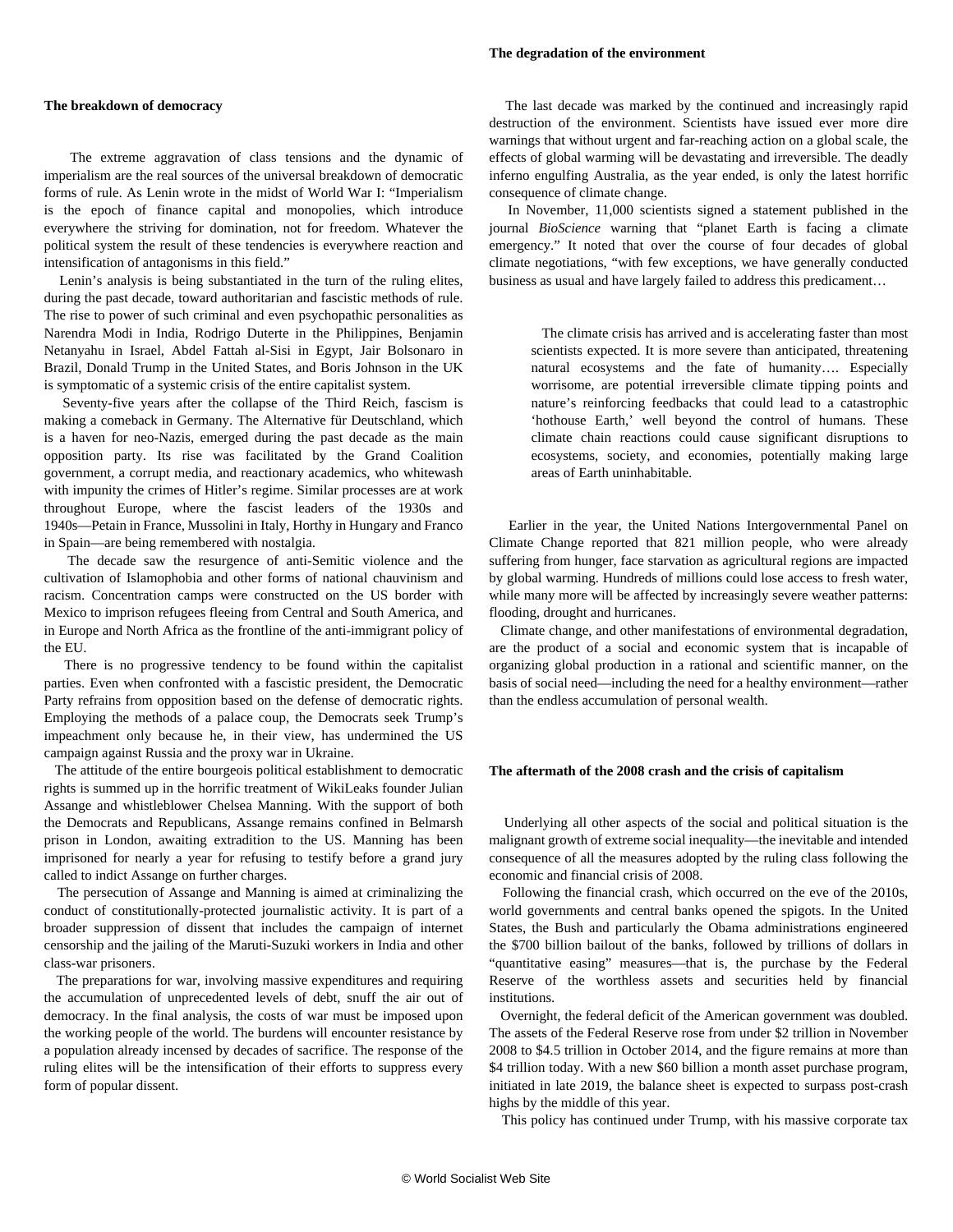cuts and demands for further reductions in interest rates. The *New York Times* noted, in a January 1 article ("A Simple Investment Strategy That Worked in 2019: Buy Almost Anything") that the value of almost all investment assets jumped sharply over the past year. The Nasdaq rose by 35 percent, the S&P 500 by 29 percent, commodities by 16 percent, US corporate bonds by 15 percent, and US Treasuries by 7 percent. "It was a remarkable across-the-board rally of a scale not seen in nearly a decade. The cause? Mostly a head-spinning reversal by the Federal Reserve, which went from planning to raise interest rates to cutting them and pumping fresh money into the financial markets."

 All the major capitalist powers have pursued similar measures. The allocation of unlimited credit and money printing—and this, in the final analysis, is what quantitative easing is—intensified the underlying crisis. In trying to rescue themselves, the ruling elites enshrined parasitism and raised social inequality to a level unknown in modern history.

 Benefiting from the limitless infusion of money into the market, the fortunes of the financial elite rose during the past decade to astronomical heights. The 500 richest individuals in the world (0.000006 percent of the global population) now have a collective net worth of \$5.9 trillion, up \$1.2 trillion over the past year alone. This increase is more than the GDP (that is, the total value of all goods and services produced) of all but 15 countries in the world. In the US, the 400 richest individuals have more wealth than the bottom 64 percent, and the top 0.1 percent of the population have a larger share than at any time since 1929, immediately preceding the Great Depression.

 The social catastrophe confronting masses of workers and youth throughout the world is the direct product of the policies employed to guarantee the accumulation of wealth by the corporate and financial elite.

 The decline in life expectancy among workers in the US, the mass unemployment of workers and particularly young people throughout the world, the devastating austerity measures imposed on Greece and other countries, the intensification of exploitation to boost the profits of corporations—all this is the consequence of the policy pursued by the ruling elites.

## **The growth of the international working class and the global class struggle**

 The objective conditions for socialist revolution emerge out of the global crisis. The approach of social revolution has already been foreshadowed in the mass demonstrations and strikes that swept across the globe in 2019: in Mexico, Puerto Rico, Ecuador, Colombia, Chile, France, Spain, Algeria, Britain, Lebanon, Iraq, Iran, Sudan, Kenya, South Africa, India and Hong Kong. The United States, where the entire political structure is directed toward the suppression of class struggle, witnessed the first national strike by auto workers in more than forty years.

 But the dominant and most revolutionary feature of the class struggle is its international character, rooted in the global character of modern-day capitalism. Moreover, the movement of the working class is a movement of the younger generation and, therefore, a movement that will shape the future.

 Those under 30 now comprise over half the world's population and over 65 percent of the population in the world's fastest growing regions—Sub-Saharan Africa, the Middle East and South and Southeast Asia. Each month in India, one million people turn 18. In the Middle East and North Africa, an estimated 27 million young people will enter the workforce in the next five years.

 From 1980 to 2010, global industrial development added 1.2 billion people to the ranks of the working class, with hundreds of millions more in the decade since. Of this 1.2 billion, 900 million entered the working class in the developing world. Internationally, the percentage of the global labor force that can be classified as peasant declined from 44 percent in 1991 to 28 percent in 2018. Nearly one billion people in Sub-Saharan Africa are expected to join the working class in the coming decades. In China alone, 121 million people moved from "farm to factory" between 2000 and 2010, with millions more in the decade since.

 It is not only Asia and Africa that have seen a growth in the working class population. In the advanced capitalist countries, large sections of those who would have previously considered themselves middle class have been proletarianized, while the wave of immigrants from Latin America to the United States and from North Africa and the Middle East to Europe has added millions to a highly diverse workforce.

 From 2010 to 2019, the world's urban population grew by one billion, creating a network of interconnected "megacities" that are both hives of economic productivity and social powder kegs, where inequality is a visible fact of daily life.

 And these workers are connected with each other in a manner that is unprecedented in world history. The colossal advances in science, technology and communications, above all the rise of the internet and the proliferation of mobile devices, have allowed masses of people to bypass the fake news of the bourgeois media, which function as little more than mouthpieces for the state and intelligence agencies. More than half of the world's population, 4.4 billion people, now have access to the internet. The average individual spends over two hours on social media each day, largely on handheld devices.

 Workers and youth can now coordinate their protests and actions on a global scale, expressed in the international movement against climate change, the emergence of the "yellow vests" as a worldwide symbol of protest against inequality, and the solidarity of auto workers in the United States and Mexico.

 These objective changes are producing major shifts in social consciousness on the central question of social inequality. The 2019 United Nations Human Development Report explains that in almost all countries, the percentage of people demanding greater equality increased from the 2000s to the 2010s by up to 50 percent. The report warned: "Surveys have revealed rising perceptions of inequality, rising preferences for greater equality and rising global inequality in subjective perceptions of well-being. All these trends should be bright red-flags."

## **The role of revolutionary leadership**

 The growth of the working class and the emergence of class struggle on an international scale are the objective basis for revolution. However, the spontaneous struggles of workers and their instinctive striving for socialism are, by themselves, inadequate. The transformation of the class struggle into a conscious movement for socialism is a question of political leadership.

 The past decade has provided a wealth of political experiences demonstrating, in the negative, the critical role of revolutionary leadership. The decade began with revolution, in the form of the monumental struggles of Egyptian workers and youth against the USbacked dictatorship of Hosni Mubarak. In the absence of a revolutionary leadership, and with the assistance of disorientation introduced by the petty-bourgeois organizations, the masses were channeled behind different factions of the ruling class, culminating in the reestablishment of direct military dictatorship under the butcher of Cairo, al-Sisi.

 All the alternatives to Marxism, concocted by the representatives of the affluent middle class, have been discredited: The "apolitical" and neo